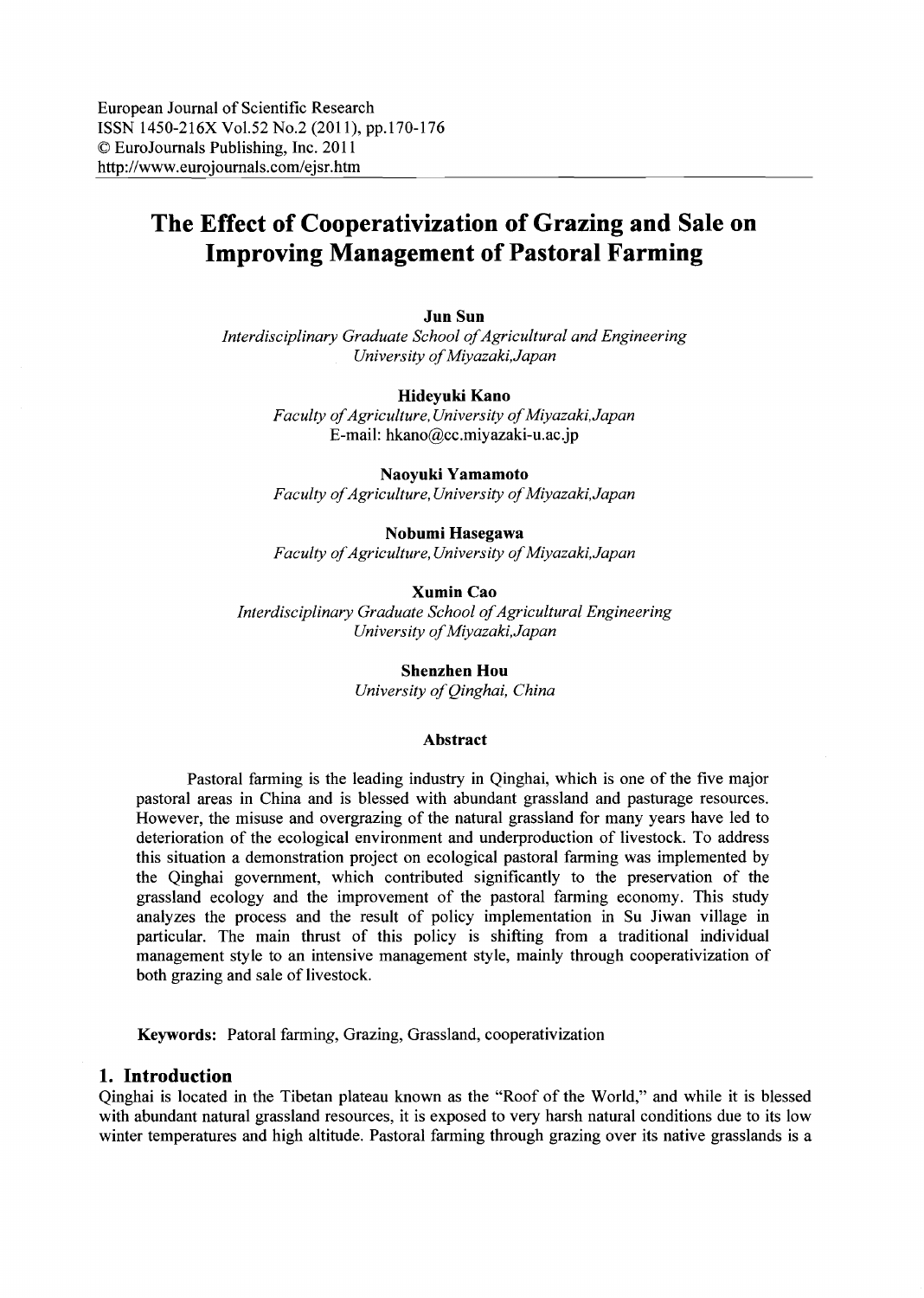flourishing industry in Qinghai, but in recent years the grassland ecology has deteriorated, and livestock production has decreased.

To address this situation, the Qinghai government implemented measures aimed at developing pastoral farming practices that are compatible with the preservation of the natural grassland. Since 2008, they have been implementing a policy of shifting to a new grazing management style called "ecological pastoral farming." The main thrust of the policy is cooperativization of management of both grazing and sale of livestock. In this report we discuss the components of the policy in view of how cooperativization was achieved and evaluate the status of the change in management style.

# 2. Research Methods

We used the Su Jiwan Village in Qinghai as the subject of our study. We chose Su Jiwan Village because, among the model areas (seven villages) where the policy was implemented, Su Jiwan is at a relatively advanced stage of implementation and among the first to actualize the cooperativization efforts. First, we conducted interviews with the mayor ofthe village and gathered information from the village statistics office about the condition of the ecological environment and the extent of grazing and the process and progress of policy implementation. We also interviewed the farmers about the changes in their management style and their awareness and attitude towards the policy before and after its implementation. We then conducted comparative analysis of the data we gathered.

# 3. Extent of Grassland Use and Components of Policy

# (1) Grassland use Conditions

The grassland area of Su Jiwan according to 2008 data covers 39,400 se (2,627 ha), which mostly serves as grazing area. Livestock population is 15,100 heads (equivalent to 25,600 sheep units) (11,700 sheep, 3,400 cattle, 85 horses). There are 117 farmhouses and 462 farmers (working population [age  $18-50$ ]  $-278$ ) (Footnote 1.)

Before the policy was implemented, farmers grazed their livestock only in the grassland area (natural grassland) that they owned. However, like in other pastoral lands in Qinghai, the number of livestock farmers has continued to increase despite the lack of available grassland areas. (In the early 1980's, when pastoral farming was limited under the pastoral contract system, livestock population was only 8,900 heads, and there were only 79 farmhouses [3].) Because of overgrazing, the grassland ecological environment has deteriorated, and livestock production has decreased [5].

According to previous studies, the grassland area in Su Jiwan had degenerated to 59.5% of the available area in the early 1980's [2], [1]. Reasonable grazing capacity for 2008 was estimated to be 21,000 sheep units 1.9 se/head  $(1,267 \text{ m}^2/\text{head})$ , but it is reported that more than 25,600 sheep units of livestock (1.5 se/head [1,000 m<sup>2</sup>/animal]) were being grazed. This has clearly shown that the grassland area has deteriorated due to the imbalance between available grassland area for each farmer and livestock population [5]. Also, there has been a reduction in yak feed intake (from 33.4 to 20.5 gDM/day), which reduced reproduction to only one calf every two years, showing clearly that the deterioration of grassland areas has affected yak productivity [4], [5].

### (2) Components of Policy

The policy is aimed at achieving a balance between reducing the load so as to preserve the natural grassland ecology and improving pastoral farming and management. These issues were addressed by implementing two components.

One is cooperativization of grazing. Grazing was conventionally done individually, and the number of livestock was determined according to the discretion of the individual farmers, which easily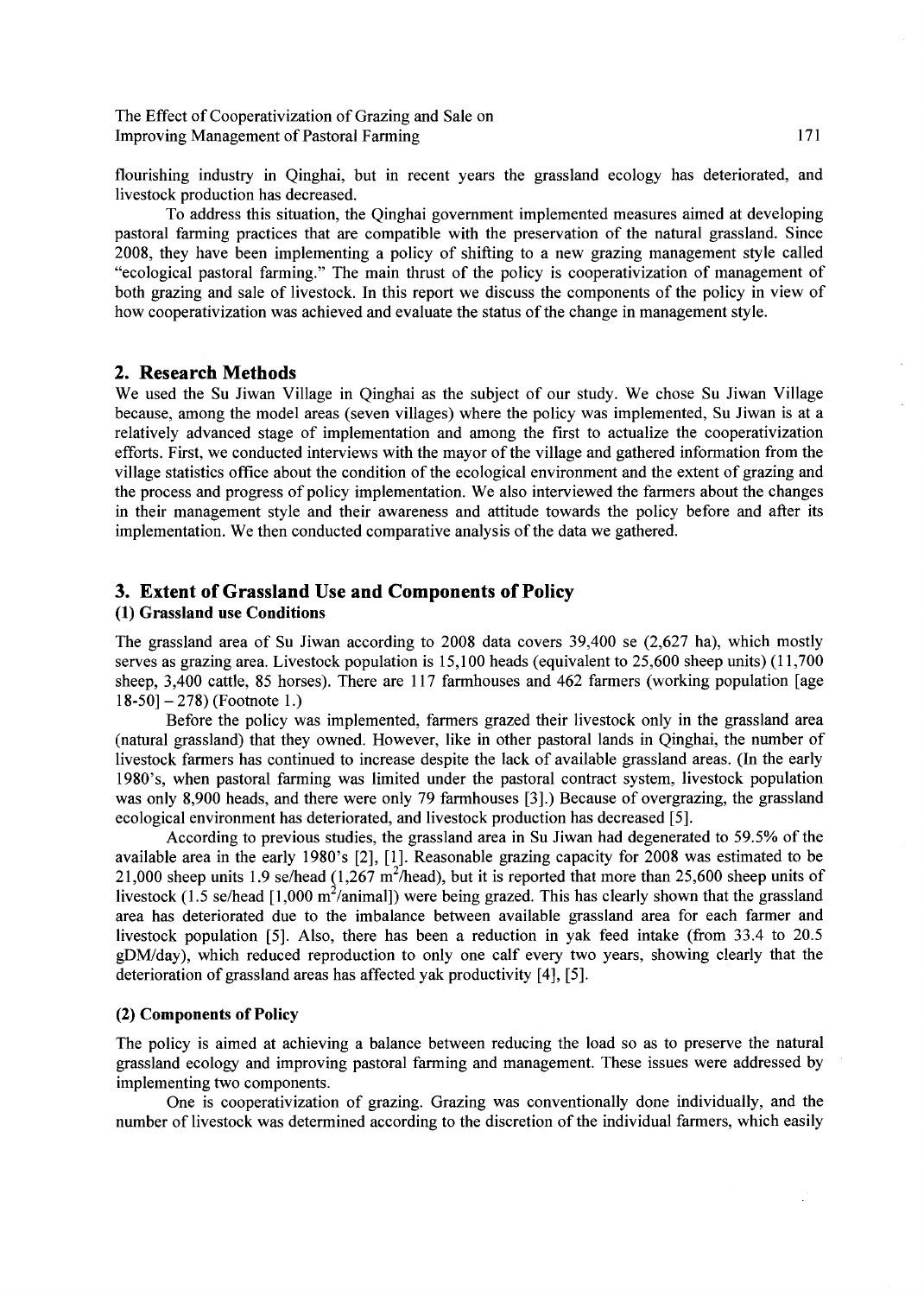led to overuse of the grasslands. To avert this situation, the farmers were divided into groups composed of a certain number of farmers, and grazing is now done by groups (presently, there are 106 farmers divided into 21 groups.)

By doing this, grazing and grassland use are now being carried out in a systematic manner. In particular, prevention of overuse was attempted by planning grassland use for each group through a combination of grazing and confinement rearing of livestock (reduction in number of grazed livestock by determining the appropriate balance between grazing in the natural grassland and rearing the animals in the barn,) according to the livestock conditions for each farmer (classification into breeding and non-breeding livestock, etc.)

The second component is cooperativization of sale of livestock. Conventionally, selling was done through direct negotiations between the farmer and the livestock dealer. This was changed into a group-based bidding. Previously, the individual farmer sells to Buyer A (Dealer) and Buyer A sells to Buyer B (companies, slaughterhouses, etc.) By doing away with Buyer A (Dealer), livestock for the entire group is now sold at a competitive price in one location.

The most important feature of the policy is that, together with grouping the above activities, private ownership of livestock and grasslands was abolished in favor of cooperative ownership (group ownership.) The problem in doing this was in how to appraise the value ofthe assets originally owned by each farmer. As shown in Table 1, the farmers in Su Jiwan Village adapted an appraisal method based on monetary value of grassland area and livestock (taking into account condition ofthe grassland and weight of livestock.) These criteria were based on the opinions of participating farmers but were decided by the whole village. Profit from livestock sales was then distributed according to the assessed value of their assets so that profit-allocation is unbiased.

The above policy describes a shift from individual management to cooperative management. Notably, participation to and composition of the group was voluntary, although essentially the groups were formed on the basis of land relationships such as distance between individual grassland properties and land area (Table 4 shows the number of livestock and grassland per farmer.) The government is also providing economic assistance as loans and livestock infrastructure (e.g., installing of fences around the grasslands, improving confinement rearing facilities, setting up model areas for prevention of pest damage, and implementing nomad settlement projects, grassland restoration and reconstruction projects, and irrigation construction projects) and technical assistance as supply of male breeding stocks and disease prevention assistance.

|             | Unit      | <b>Conversion price</b> |             |               |               |  |  |  |
|-------------|-----------|-------------------------|-------------|---------------|---------------|--|--|--|
| Land        |           |                         |             |               |               |  |  |  |
| Grassland   | Yuan/se   |                         |             | $8 - 10$      |               |  |  |  |
| Fodder farm | Yuan/se   | 100                     |             |               |               |  |  |  |
| Livestock   |           | 1-year old              | 2-years old | 3-years old   | 4-years old   |  |  |  |
| Sheep       | Yuan/head | $200 - 300$             | $350 - 400$ | $400 - 460$   | $450 - 600$   |  |  |  |
| Cattle      | Yuan/head | $600 - 800$             | 1300 – 1400 | $2000 - 2300$ | $2600 - 3800$ |  |  |  |

Table 1: Monetization rate for production elements. (Grassland, Livestock)

Source: Qinghai Menyuan Agriculture and Livestock Bureau Statistics Management Center, "Statistics" and Su Jiwan Village Committee documents.

# **4. Evaluation of the Status of Policy Implementation** (1) Evaluation of Cooperativization of Grazing Activities

Less than two years have passed since the policy was implemented and it may be too early to give an evaluation, but we would like to assess the status of its implementation. The first conceivable effect of cooperative grazing is the technical advantage brought about by the systematic management of livestock and grazing areas. To prevent overuse of natural grasslands, some livestock were sold and others were transferred to confinement rearing. Before the policy was implemented (Footnote 2),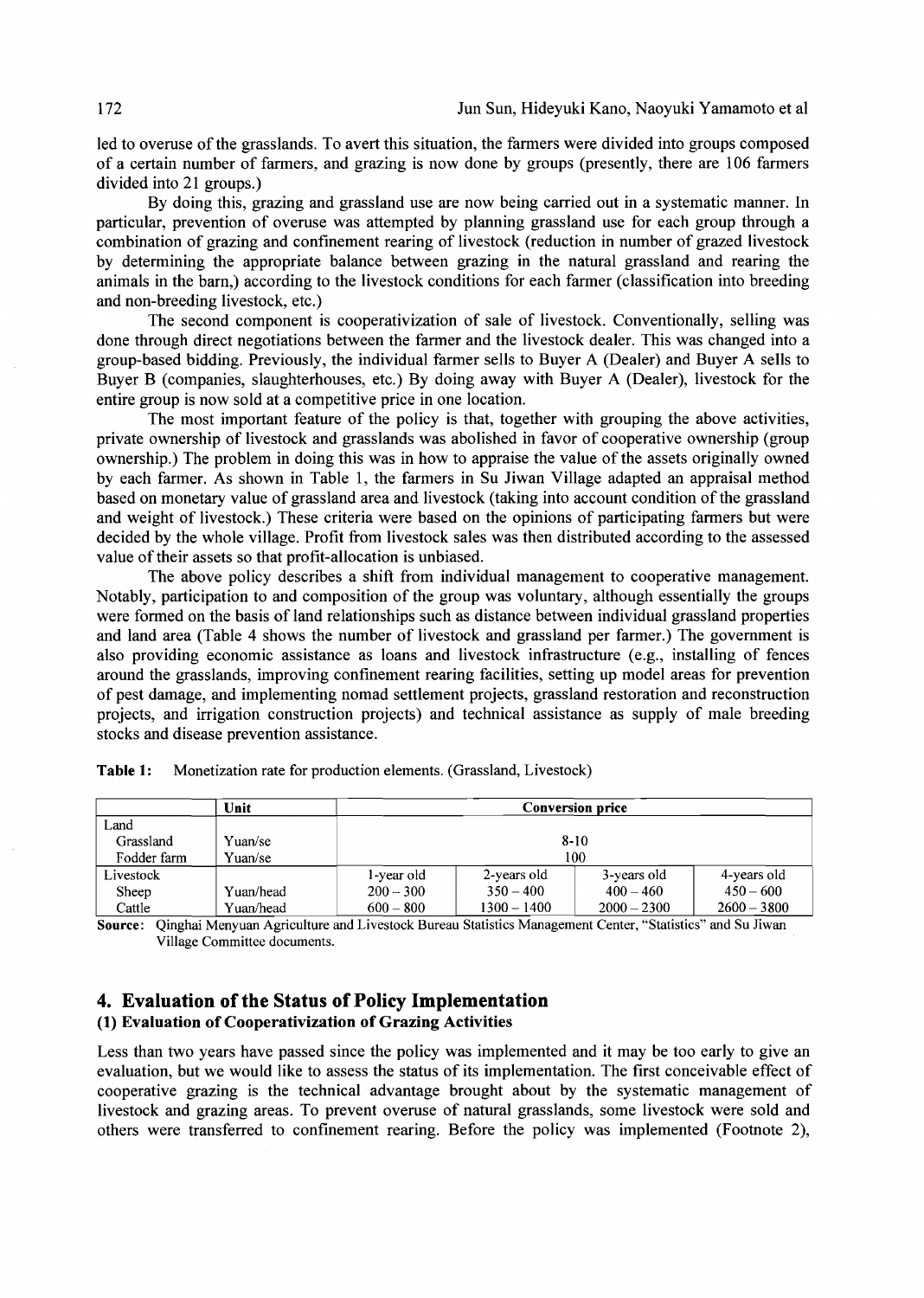livestock population was 25,600 sheep units, with 1.53 se  $(1,020 \text{ m}^2)$  of grazing area per head. But, after the policy was implemented, livestock population decreased to 23,600 sheep units, with the grazing area per head increasing to 1.65 se  $(1,100 \text{ m}^2)$  This reduction in livestock population is a result of selling livestock, and although it is less than the previously mentioned reasonable grazing capacity of 1.9 se/head (1,267 m<sup>2</sup>/head,) through the above efforts, the village is getting closer to achieving this goal.

Next, we looked at the resulting redistribution of labor after policy implementation. At present there are 21 groups formed from 106 farming households. By resorting to rotational grazing and regulation of the number of grazing livestock according to breeding stage, the number of people needed during grazing was reduced from 195 to 93 workers (from 2008 to 2009.) In the previous individual grazing set-up, one farming household required at least one person for grazing. In cooperative grazing, only two to five people are needed for each group. The resulting excess labor supply was diverted to activities other than grazing. For example, 32 people were assigned to harvesting forage and 62 people to industries other than raising livestock.

The diversion of this excess labor supply to new types of employment was a significant development. Among those who turned to other industries, 34 are now working in construction and product processing industries located within 20 to 50 km from Su Jiwan Village, through the county government's job assistance programs that gave priority to these workers in providing employment information in the area.

### (2) Evaluation of Cooperative Sale of Livestock

Table 2 shows the number of livestock sold, income, and average unit price for the 12 farmer groups surveyed in the study. There were 253 cattle sold in 2009, 10 heads (4%) more than in 2008 (243 heads). Also, income from sales increased to 15% and average unit price to 11%. On the other hand, for sheep, number of grazed animals sold decreased by 268 (14%), but the number of confinementreared sheep increased by 402 (111%). The average livestock unit price also increased by 17% for grazed sheep and 14% for confinement-reared sheep. The range of the average unit price also shows that there was a considerable increase in price levels for all livestock types from 2008 to 2009.

These effects are attributed to the shift from individual negotiations to group-based bidding, wherein intensified livestock sales resulted in increased trade volume, and strengthening of price competitiveness brought about higher unit prices. However, there is a need for further analysis of the relationship of these changes with other factors such as further changes in number of livestock sold.

|                              | Number of livestock sold<br>(Heads) |       |                  | Livestock sales income<br>(10.000 Yuan) |       |                  | Livestock average unit price<br>(Yuan/head) |                           |                  |
|------------------------------|-------------------------------------|-------|------------------|-----------------------------------------|-------|------------------|---------------------------------------------|---------------------------|------------------|
|                              | <b>Before</b>                       | After | Increase<br>Rate | <b>Before</b>                           | After | Increase<br>Rate | <b>Before</b>                               | After                     | Increase<br>Rate |
| Grazed Cattle                | 243                                 | 253   | 4.1%             | 48.5                                    | 55.9  | 15.3%            | 1995.7<br>$(1668 - 2357)$                   | 2205.6<br>$(2045 - 2480)$ | 10.5%            |
| Grazed Sheep                 | 1867                                | 1599  | $-14.4%$         | 65.3                                    | 65.1  | $-0.3%$          | 349.6<br>$(303 - 380)$                      | 407.3<br>$(375 - 430)$    | 16.5%            |
| Confinement-<br>reared Sheep | 362                                 | 764   | 111.0%           | 13.1                                    | 31.5  | 140.5%           | 361.5<br>$(320 - 410)$                      | 412.6<br>$(380 - 450)$    | 14.1%            |

| Table 2: |  |  |  | Livestock sales before and after policy implementation. |
|----------|--|--|--|---------------------------------------------------------|
|----------|--|--|--|---------------------------------------------------------|

Source: Data from survey of Su Jiwan grazing management groups

Table 3 shows the changes in the farmers' income before and after implementation of the policy. Overall, the income for the entire Su Jiwan Village reached 2,803,000 Yuan, which is 525,000 yuan (23%) more than the previous year. The income breakdown shows that livestock production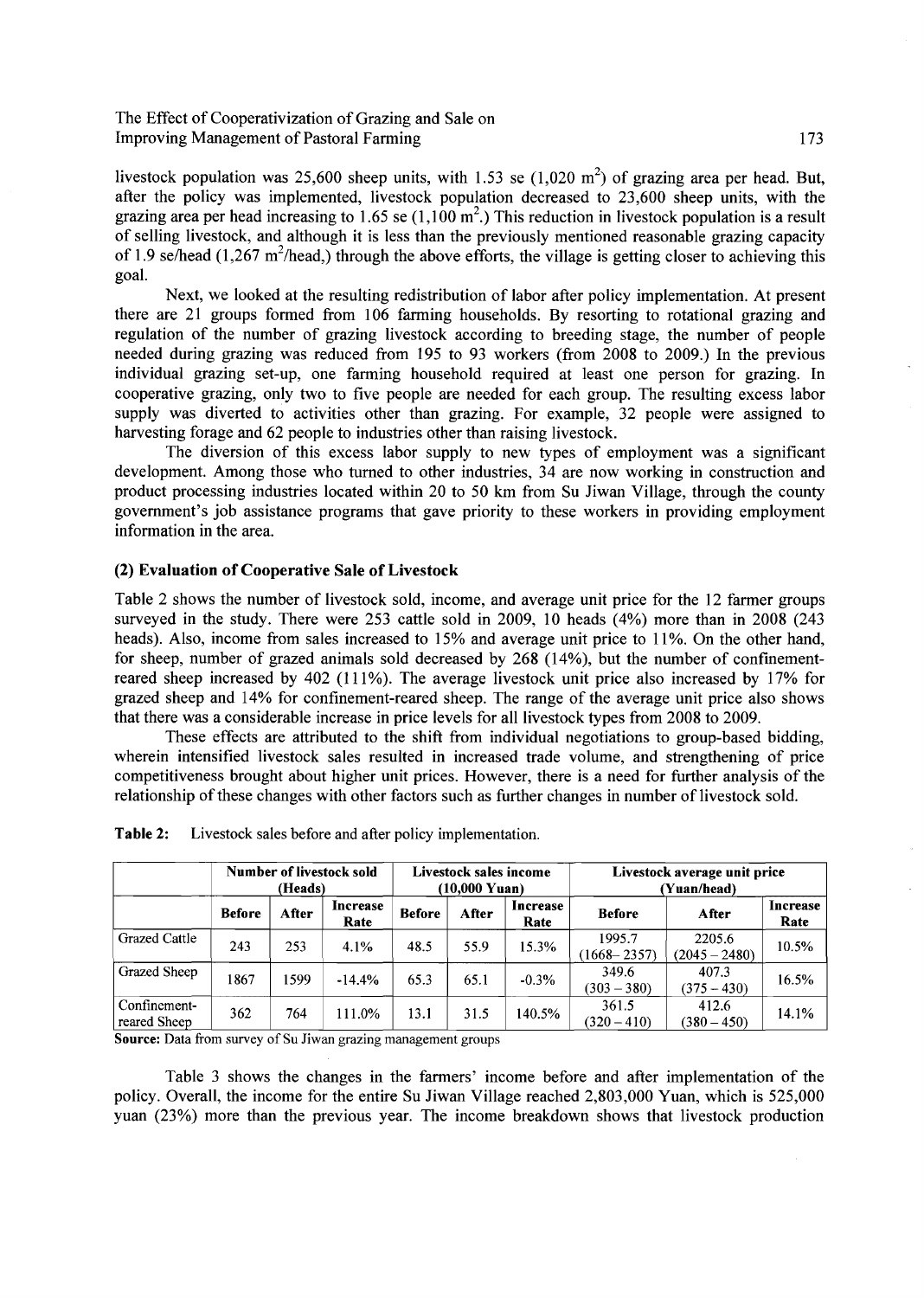income increased by 20.8%, but as mentioned earlier, there was even more remarkable increase in labor export earnings and in income from other industries.

The above effects are attributed to cooperativization of grazing and sale of livestock, but the government also played an important role in providing new employment opportunities for the resulting excess in labor supply.

|                                | <b>Before</b> | After | <b>Amount of increase</b> | Rate of increase |
|--------------------------------|---------------|-------|---------------------------|------------------|
| Income $(10,000 \text{ Yuan})$ | 227.8         | 280.3 | 52.5                      | 23.1%            |
| Livestock                      | 176.7         | 213.6 | 36.8                      | 20.8%            |
| Fodder cultivation             | 22.4          | 24.1  | 1.7                       | 7.5%             |
| Labor export earnings          | 13.0          | 22.3  | 9.3                       | 71.8%            |
| From other industries          | 15.6          | 20.3  | 4.7                       | 29.8%            |
| Income per person (Yuan)       | 4.735         | 5,827 | 1.092                     | 23.1%            |

Table 3: Changes in income after policy implementation

Source: Qinghai Menyuan Agriculture and Livestock Bureau Statistics Management Center, "Statistics" and Su Jiwan Village Committee materials.

## (3) Comparison of the Groups in the Study

Table 4 shows the characteristics of the 12 groups that we were able to survey among the 21 groups in the village. First, regarding the number of livestock per group, the highest at 3,128 heads was almost eight times more than the lowest at 422. Also, the average number of livestock per farming household ranged from 106 to 448 heads, indicating that the groups varied from small- to relatively large-scale farmer groups. The government did not impose particular rules in forming the groups, but instead they were formed by fellow neighbors joining the same group.

Second, there was an observable difference in grazing area per head (grazing pressure). Group 3 had the smallest grazing area per head at 0.8 se  $(533 \text{ m}^2)$ , three times smaller than Group 1, which had the largest at 2.4 se  $(1,600 \text{ m}^2)$ . Before the groups were formed, grazing area per head ranged from 0.7 to 5.2 se (467 to 3,467  $m^2$ ), showing that there was reduction, albeit small, in the difference between the smallest and largest grazing area. Notably, two groups exceeded the ideal grazing area of 1.9 se/head (1,267 m<sup>2</sup>/head). Further studies are needed to determine the relationships of the effects of these differences in number of farming households, number of livestock, and grazing area per household.

Also, 1,260 heads out of the total number of livestock scheduled for shipping during the time the survey was conducted were reared in confinement without grazing in natural grasslands. This translates to conserving the use of an equivalent to 2,000 se (133 ha) of grassland (1,260 heads  $\times$  1.53 se/head). Aside from the natural grassland area, land area for growing pasture also increased from 1,470 se (98 ha) in 2008 to 3,030 se (202 ha) in 2009, making production of forage for 6,000 sheep units possible. These data shows that there was a reduction in the natural grassland load.

| Group | No. of<br>Households | No. of<br>livestock<br>(Heads) | No. of<br>livestock<br>per<br>household<br>(Heads) | Grassland<br>area (se) | Grassland<br>area per<br>household<br>(se) | Grassland<br>area per<br>head of<br>livestock<br>(se) | Livestock<br>income<br>(Yuan) | Income<br>per<br>household<br>(Yuan) |
|-------|----------------------|--------------------------------|----------------------------------------------------|------------------------|--------------------------------------------|-------------------------------------------------------|-------------------------------|--------------------------------------|
|       |                      | 422                            | 106                                                | 1018                   | 255                                        | 2.4                                                   | 26300                         | 6575                                 |
|       |                      | 840                            | 280                                                | 1480                   | 493                                        | 1.8                                                   | 34600                         | 11533                                |
|       |                      | 1000                           | 250                                                | 838                    | 210                                        | 0.8                                                   | 106300                        | 26575                                |
|       | 6                    | 1020                           | 170                                                | 1742                   | 290                                        | 1.7                                                   | 98600                         | 16433                                |
|       |                      | 1160                           | 290                                                | 2064                   | 516                                        | 1.8                                                   | 108400                        | 27100                                |
| 6     |                      | 2010                           | 402                                                | 3666                   | 733                                        | 1.8                                                   | 122380                        | 24476                                |
|       | 10                   | 2046                           | 205                                                | 3205                   | 321                                        | 1.6                                                   | 215300                        | 21530                                |

Table 4: Number of livestock and grassland area per group (2009.)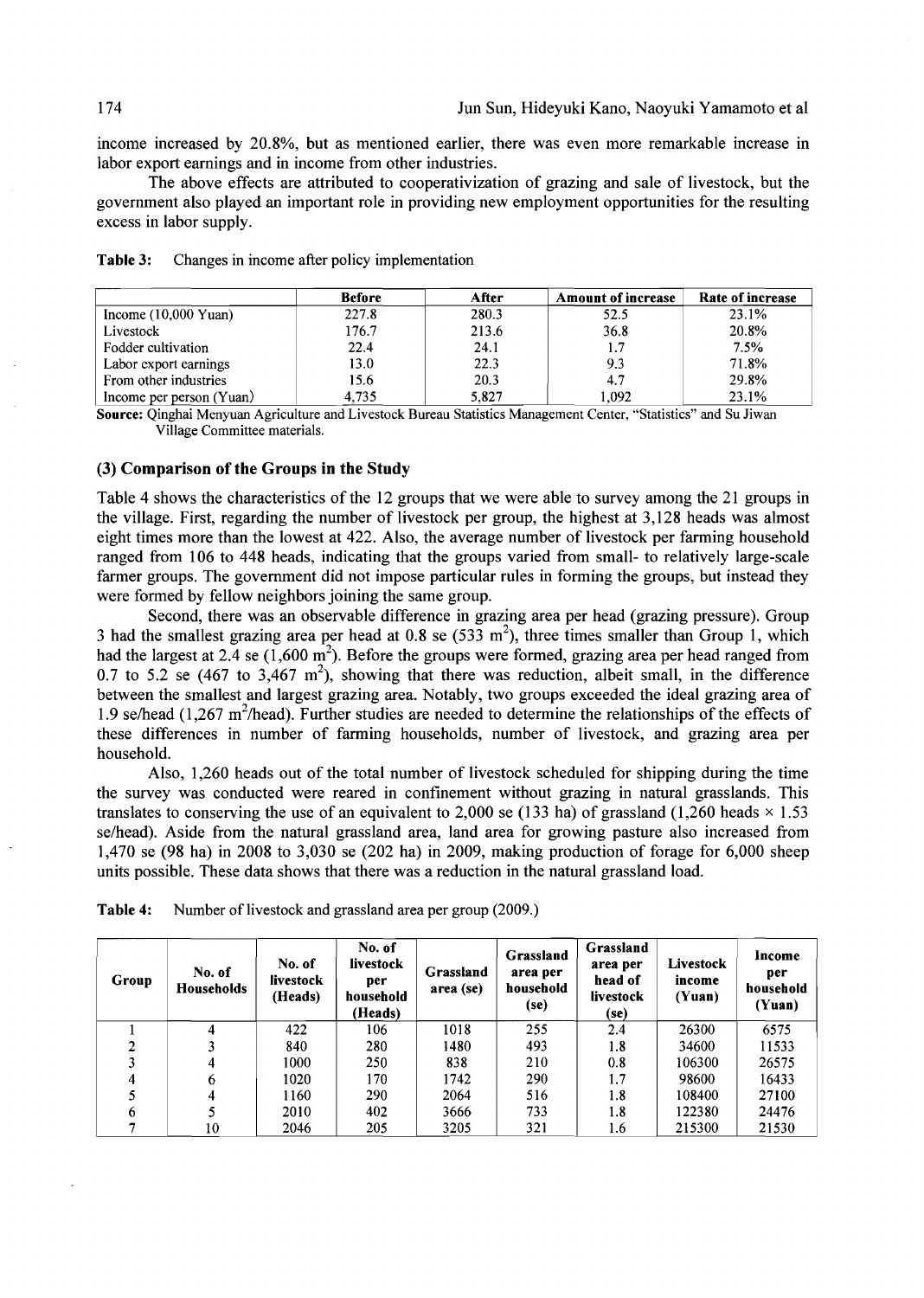|    | 2072 | 414 | 3104 | 621 | L.S | !27900 | 25580 |
|----|------|-----|------|-----|-----|--------|-------|
|    | 2238 | 448 | 4424 | 885 | 2.0 | 224720 | 44944 |
| 10 | 2366 | 394 | 2957 | 493 | 1.2 | 108600 | 18100 |
|    | 2395 | 218 | 3629 | 330 | 1.5 | 29800  | 11800 |
| 12 | 3128 | 284 | 4775 | 434 | 1.5 | 221600 | 20145 |

Table 4: Number of livestock and grassland area per group (2009.) - continued

Source: Qinghai Menyuan Agriculture and Livestock Bureau Statistics Management Center, and Su Jiwan Village **Committee** 

### **5. Conclusion**

A policy aimed at achieving balance between preservation of grassland ecology and livestock production was implemented by adapting a new grazing management system at Su Jiwan village. This was done by combining production groups to restructure the system for sharing grassland and livestock resources. Attempts are being made to avert the overuse of grassland by adopting measures such as maintaining appropriate livestock population through sales and combining grazing with confinement rearing of livestock.

How should the policy be assessed? As a whole, the cooperative management system of this policy is similar to the collectivization policy that was previously adopted in China. However, one fundamental difference with the previous policy is in where the main responsibility for management lies. In the collective system, the principal manager was the "village," while in the current system, management responsibility is entrusted to the cooperative body (i.e., the group), and each group exercises autonomy. Also, in the collective system, the village had ownership of land and livestock assets, while in the cooperative system, ownership rights belong to the group. In other words, in the cooperative system, the merits to the group remain an important concern in the process of maintaining order in grassland and livestock use, which in fact had been a difficult issue to deal with individually.

How did the individual farmers evaluate this policy? Our results show that all the 32 farmers who participated in the survey gave a positive response to the implementation of the policy, citing increase in income after implementation. Particularly, as reasons for their support for the policy, aside from "reduction in workers needed for grazing" (100 %,) they cited "reduction in disease incidence" (80%) and "reduction of workload due to the unified management system" (80 %.) During the initial stages of implementation, the farmers were skeptical of the benefits of the policy, and few were willing to participate. However, their interest in the policy gradually increased, and by October 2008, 60% of the villagers had participated in the policy implementation, and 14 collaborative management groups had been formed. By October 2009, there were 106 participating farmers comprising 21 groups.

However, among the problems cited were "lack of technical know-how for management of feeding during confinement rearing of livestock" (53 %,) and "difficulty in shifting to other industries due to lack of education" (53 %.) Others cited "low appraisal value for natural grasslands" (16 %.) Furthermore, combined use of confinement rearing aimed at proper grassland use would subsequently result to increase in volume of forage feed and hay required. In view of this, further studies on how to deal with increase in land area for growing farm feed, purchase of grass from neighboring areas, and increase in cost associated with these activities are needed.

The differences between groups in terms of livestock population and grassland use were remarkable, and this is an issue that we would like to pursue further, particularly by conducting a management assessment study that includes cost considerations.

We recognize that not a long period has passed since the policy was implemented in Su Jiwan Village, and the overgrazing condition is still not completely averted. Verification efforts that include technical considerations must be pursued so that the example of Su Jiwan Village will not end up only as a mere model case but will affect and spread to the whole Tibetan region.